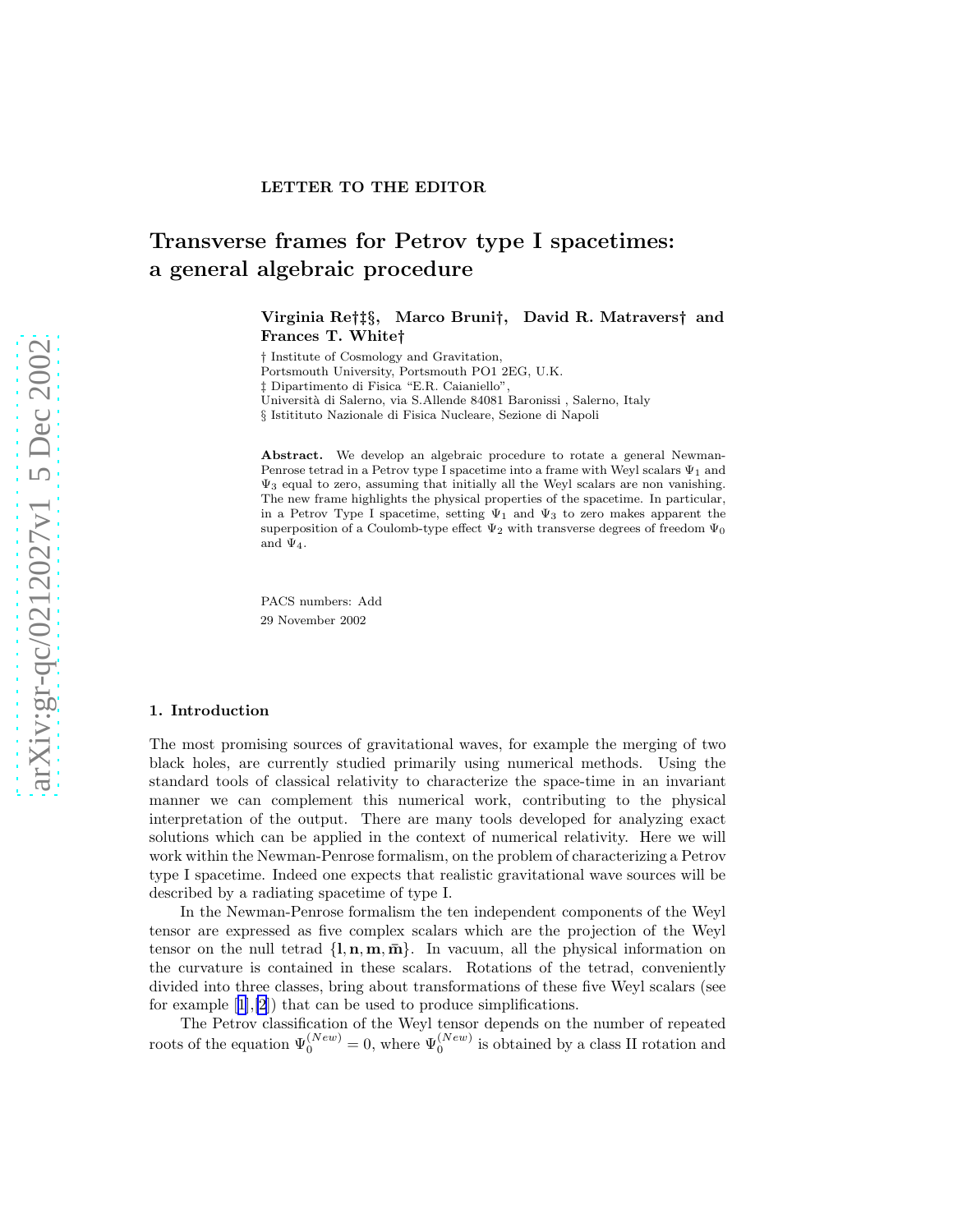## Letter to the Editor 2

isexpressed in terms of the initial scalars and the rotation parameter  $[1],[2]$  $[1],[2]$  $[1],[2]$  $[1],[2]$  $[1],[2]$ . When some of the roots coincide the spacetime is said to be of special type. A pure plane gravitational wave is Petrov type N (four coincident roots) and in this case the tetrad can be chosen to have  $\Psi_4$  (or  $\Psi_0$ ) as the only non-zero Weyl scalar. The scalar  $\Psi_2$ represents a Coulomb-type tidal field. In a type D spacetime (two distinct repeated roots) such as Schwarzschild or Kerr a tetrad can be found such that  $\Psi_2$  is the only non-zero scalar. For Petrov type II spacetimes (three distinct roots, one of which is repeated) a frame can be found where  $\Psi_4$  (or  $\Psi_0$ ) and  $\Psi_2$  are the only non-zero scalars. In [\[3\]](#page-9-0) a series of explicit algorithms for putting the Weyl scalars into these standard forms, allowing for all the possible initial non-zero components that one can have for each special Petrov type, is presented.

The most general spacetime is Petrov type I, in which  $\Psi_0^{(New)} = 0$  has four distinct roots, and here the physical meaning of the Weyl scalars can be highlighted if one chooses the tetrad so that the scalars appear in one of the standard forms [\[3](#page-9-0)]:

$$
\{0, \Psi_1, \Psi_2, \Psi_3, 0\} \tag{1}
$$

$$
\{\Psi_0, 0, \Psi_2, 0, \Psi_4\}.
$$
 (2)

The first case is the easier to achieve, at least in principle, but the second case is physically more interesting in the light of the physical interpretation of the Weyl scalars [\[4](#page-9-0), [5](#page-9-0)] outlined above. Since  $\Psi_1$  and  $\Psi_3$  represent longitudinal "gauge fields" they can conveniently be put to zero, with  $\Psi_0$  and  $\Psi_4$  representing transverse degrees of freedom, and  $\Psi_2$  a Coulomb-type field. In the following, we call a tetrad in which the scalars take the form  $(2)$  a *transverse frame*, and we shall denote the Weyl scalars in this tetrad as  $\Psi_0^{\top}$ ,  $\Psi_2^{\top}$  and  $\Psi_4^{\top}$  [\[6](#page-9-0)].

If the spacetime is radiative the dominant Petrov type in the wave zone will be N (Peeling-OffTheorem [[7\]](#page-9-0)), and one expects  $\Psi_0^{\top}$  and  $\Psi_4^{\top}$  to represent gravitational waves. If evaluated at a finite distance from the source,  $\Psi_0^{\dagger}$  and  $\Psi_4^{\dagger}$  will still be transverse, but in general will include other effects. In relation to this, it is worth pointing out that a Petrov type I spacetime does not necessarily incorporate gravitational waves (for example there are stationary metrics of type I), nor does the presence of gravitational waves necessarily imply a non vanishing  $\Psi_4$  or  $\Psi_0$ , as it is clear from the existence of form (1) for any type I spacetime that may include radiation.

Because of the physical interest of transverse frames we develop here an algebraic procedure for arriving at a transverse tetrad for a generic Petrov type I spacetime. We give expressions for the final rotated scalars in terms of the initial scalars, which are all assumed to be non vanishing. This is likely to happen if a completely arbitrary choice of the initial tetrad frame is made. The cases in which some of the initial scalars are zero in Petrov type I are dealt with in [\[3](#page-9-0)].

Section 2 is the main body of the letter, containing the details of the procedure. Section 3 consists of conclusions and discussion. The final expressions for the scalars that we obtain after performing the transformations are shown in the Appendix.

# 2. The Procedure

The problem for a given type I spacetime is how to arrive at a transverse frame  ${\Psi_0, 0, \Psi_2, 0, \Psi_4}$  from the general case of all scalars non-zero. To do this we will use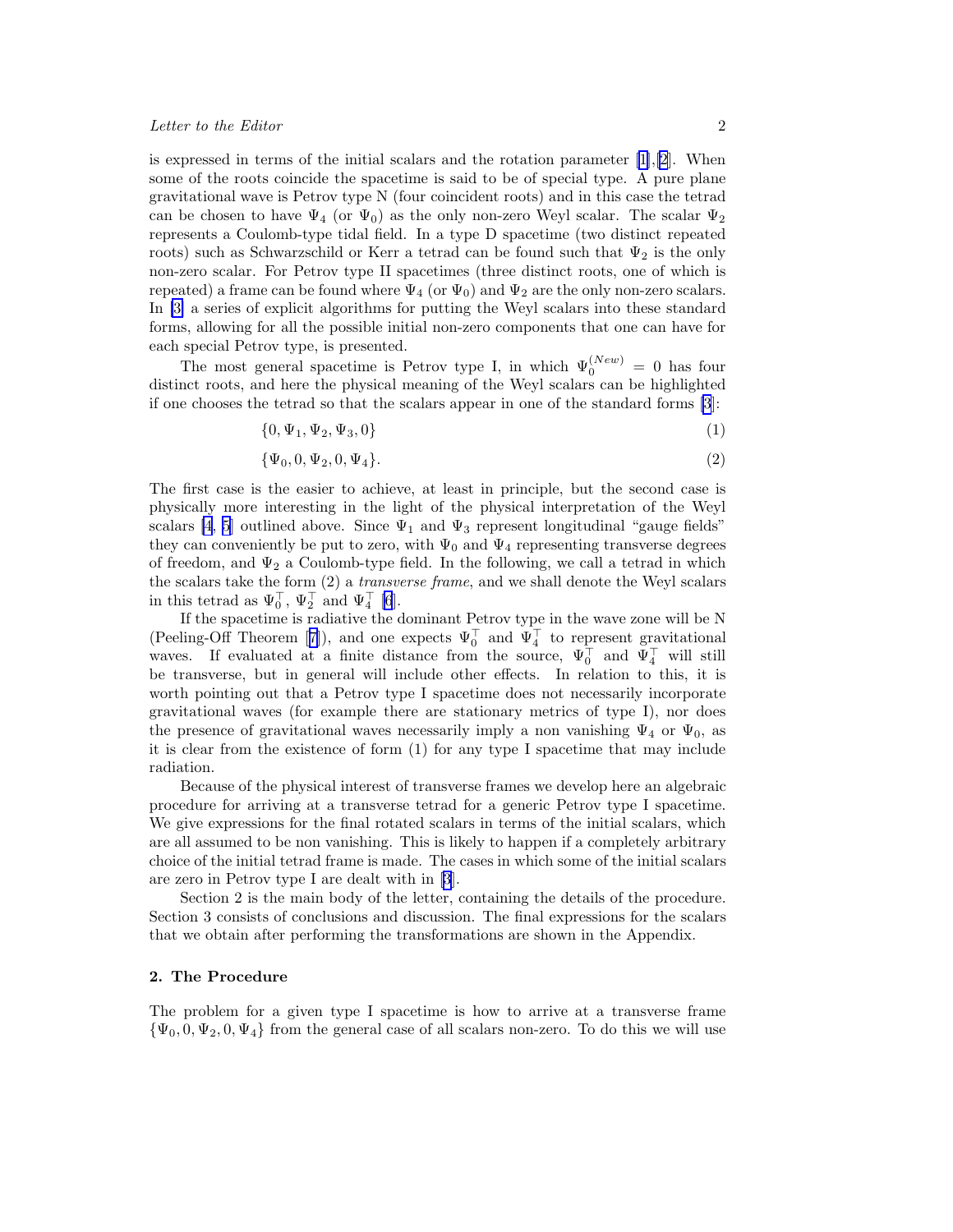<span id="page-2-0"></span>class I and class II transformations, which are [\[1](#page-9-0)] :

Class I

\n
$$
\Psi_0 \to \Psi_0
$$
\n
$$
\Psi_1 \to \Psi_1 + a^* \Psi_0
$$
\n
$$
\Psi_2 \to \Psi_2 + 2a^* \Psi_1 + (a^*)^2 \Psi_0
$$
\n
$$
\Psi_3 \to \Psi_3 + 3a^* \Psi_2 + 3(a^*)^2 \Psi_1 + (a^*)^3 \Psi_0
$$
\n
$$
\Psi_4 \to \Psi_4 + 4a^* \Psi_3 + 6(a^*)^2 \Psi_2 + 4(a^*)^3 \Psi_1 + (a^*)^4 \Psi_0
$$
\nClass II

\n
$$
\Psi_0 \to \Psi_0 + 4b \Psi_1 + 6b^2 \Psi_2 + 4b^3 \Psi_3 + b^4 \Psi_4
$$

 $\Psi_1 \to \Psi_1 + 3b\Psi_2 + 3b^2\Psi_3 + b^3\Psi_4$  $\Psi_2 \rightarrow \Psi_2 + 2b\Psi_3 + b^2\Psi_4$  $\Psi_3 \rightarrow \Psi_3 + b \Psi_4$  $\Psi_4 \rightarrow \Psi_4$ 

where  $a$  and  $b$  are complex parameters.

Starting from the general situation in which all the five scalars are different from zero, it is not easy to obtain a transverse frame by directly carrying out the two types of rotations. To do this we would need to solve the resulting system of equations for  $a$  and  $b$  :

$$
\Psi_1^{\top} = \Psi_1 + b\Psi_0 + 3a(\Psi_2 + 2b\Psi_1 + b^2\Psi_0) \n+ 3a^2(\Psi_3 + 3b\Psi_2 + 3b^2\Psi_1 + b^3\Psi_0) \n+ a^3(\Psi_4 + 4b\Psi_3 + 6b^2\Psi_2 + 4b^3\Psi_1 + b^4\Psi_0) = 0
$$
\n(3)  
\n
$$
\Psi_3^{\top} = \Psi_3 + 3b\Psi_2 + 3b^2\Psi_1 + b^3\Psi_0 \n+ a(\Psi_4 + 4b\Psi_3 + 6b^2\Psi_2 + 4b^3\Psi_1 + b^4\Psi_0) = 0
$$
\n(4)

Here a class I transformation with parameter  $b$  has been followed by a class II transformation with parameter  $a$ . The difficulty is that the degree of the above equations is too high for the problem to be solved by a direct approach. In order to get around this, we perform preliminary rotations on the original scalars to put  $\Psi_4 = 0$  and  $\Psi_0 = 0$ , arriving at the standard form (1). This simplifies the system considerably because  $\Psi_0$  is the coefficient of  $b^4$  and  $\Psi_4$  is the coefficient of  $a^4$  in the transformation equation for the Ψ's. So these preliminary rotations ensure that the final equations to be solved are only third order.

In total we perform four rotations:

$$
\Psi \xrightarrow{Class \ I} \Psi' \xrightarrow{Class \ II} \Psi'' \xrightarrow{Class \ I} \xrightarrow{Class \ II} \Psi^{\top}
$$

where we require:

$$
\Psi = {\Psi_0, \Psi_1, \Psi_2, \Psi_3, \Psi_4}, \n\Psi' = {\Psi'_0, \Psi'_1, \Psi'_2, \Psi'_3, 0}, \n\Psi'' = {\mathbf{0}, \Psi''_1, \Psi''_2, \Psi''_3, 0}, \n\Psi^{\top} = {\Psi_0^{\top}, 0, \Psi_2^{\top}, 0, \Psi_4^{\top}}.
$$
\n(5)

In order to get  $\Psi'_4 = 0$ , we apply a class I rotation, with parameter b, to the original scalars. The expression for  $\Psi_4'$  is a fourth order polynomial involving all the original scalars. This can be solved by Maple. Substituting one of the solutions for b into the rotation equations, we obtain expressions for the rotated scalars in terms of the original ones. These turn out to be extremely long and must be manipulated before they can be used in the further calculations.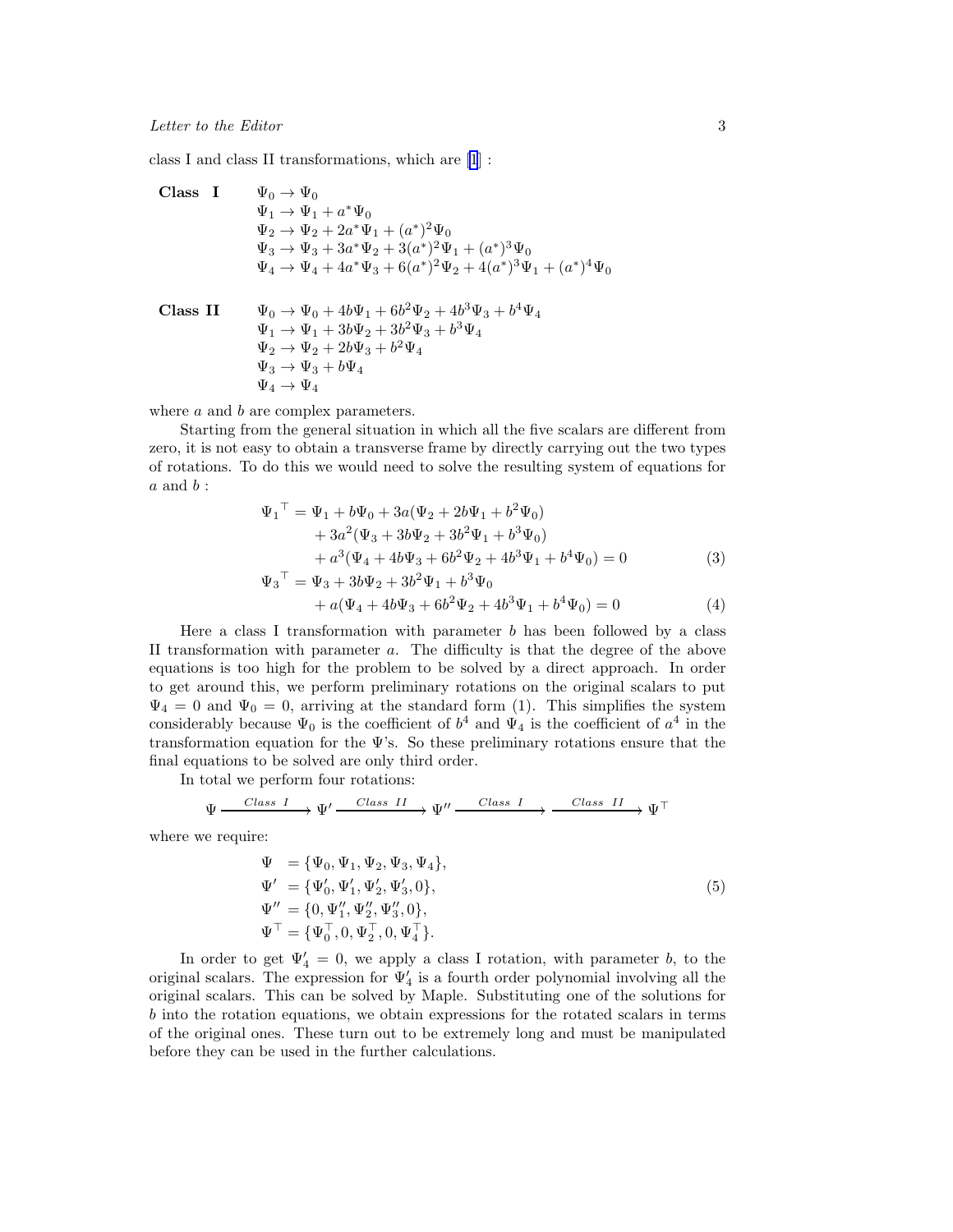## Letter to the Editor 4

The next step is to set  $\Psi_0''$  equal to zero. We apply a class II rotation to the scalars  $\Psi'$  (under which  $\Psi''_4 = \Psi'_4$  remains zero) and require  $\Psi''_0 = 0$ . This means solving a third order polynomial equation in  $a$ . Choosing one of the solutions for  $a$ , we get the resulting non-zero scalars  $(\Psi''_1, \Psi''_2, \Psi''_3)$  in terms of the old ones.

Finally we rotate twice more, first class I (with parameter  $g$ ) and then class II (with parameter f). Since in our starting frame  $\Psi_0''$  and  $\Psi_4''$  are zero, the resulting equations for the new  $\Psi_1^{\top}$  and  $\Psi_3^{\top}$  are as follows:

$$
\Psi_1^{\top} = \Psi_1'' + 3f(\Psi_2'' + 2g\Psi_1'') + 3f^2(\Psi_3'' + 3g\Psi_2'' + 3g^2\Psi_1'') \n+ f^3(4g\Psi_3'' + 6g^2\Psi_2'' + 4g^3\Psi_1'') = 0
$$
\n(6)

$$
\Psi_3^{\top} = \Psi_3'' + 3g\Psi_2'' + 3g^2\Psi_1'' + f(4g\Psi_3'' + 6g^2\Psi_1'' + 4g^3\Psi_1'') = 0 \tag{7}
$$

In this frame, the equations are only third order in both parameters and the system is straightforward to solve. The solution is formally simple. For example the possible solutions include[[3\]](#page-9-0) :

$$
g = \sqrt{\frac{\Psi_3''}{\Psi_1''}}, \qquad f = 1/g \tag{8}
$$

However, the full expressions of the above quantities, in terms of the original scalars  $\Psi$ , are too long even to be displayed. To make them more manageable, we implement the Maple command optimize. This telescopes the expressions by assigning to each sub-expression a name:  $t_1, t_2, \ldots$ , etc and builds up a chain of definitions relating these new objects. This greatly simplifies the implementation of these expressions in computer language.

The final expressions for the scalars and all the definitions required for their compact expression are reported in the Appendix. Here, for the sake of brevity, we report only the last line for each scalar:

$$
\Psi_0^{\top} = -2t_{140}/t_{143} + 3/2t_{132}t_{140}(\Psi_2 + t_{91} + t_{92} + t_{149} + 2t_{143}t_{140}) \n-1/2(12t_{79} + 12t_{82} + 4t_{86} + 3t_{143}t_{160})/t_{155} \n+1/16t_{167}(4t_{143}t_{87} + 6t_{142}t_{160} + 4t_{155}t_{140})/t_{97}
$$
\n(9)

$$
\Psi_2^{\top} = \Psi_2 + t_{80} + t_{82} + t_{136} + 2t_{145}t_{142}
$$
  
\n
$$
- (12t_{87} + 12t_{89} + 4t_{93} + 3t_{145}t_{152})/t_{145}
$$
  
\n
$$
+ 1/4t_{132}t_{142}(4t_{145}t_{94} + 6t_{144}t_{152} + 4t_{145}t_{144}t_{142})
$$
  
\n
$$
\Psi_4^{\top} = 4t_{143}t_{87} + 6t_{142}(\Psi_2 + t_{91} + t_{92} + 2t_{134}t_{87}) + 4t_{143}t_{142}t_{140}
$$
\n(10)

$$
\Psi_4^{\perp} = 4t_{143}t_{87} + 6t_{142}(\Psi_2 + t_{91} + t_{92} + 2t_{134}t_{87}) + 4t_{143}t_{142}t_{140}
$$
\n
$$
\tag{11}
$$

where the t's are temporary objects created by Maple, built from the original scalars.

# 3. Conclusions

The transverse frame that we arrive at after our four rotations is not unique, as there is a two-fold infinity of tetrads satisfying  $\Psi_1 = \Psi_3 = 0$ . This arbitrariness corresponds to the extra freedom that one has of performing a further rotation of class III, depending on two real parameters, in order to completely fix the tetrad [\[3](#page-9-0)].

The expressions for  $\Psi_2$ ,  $\Psi_0$  and  $\Psi_4$  we obtain are quite complicated (see the Appendix). Partly they depend on the specific root of the polynomial one chooses at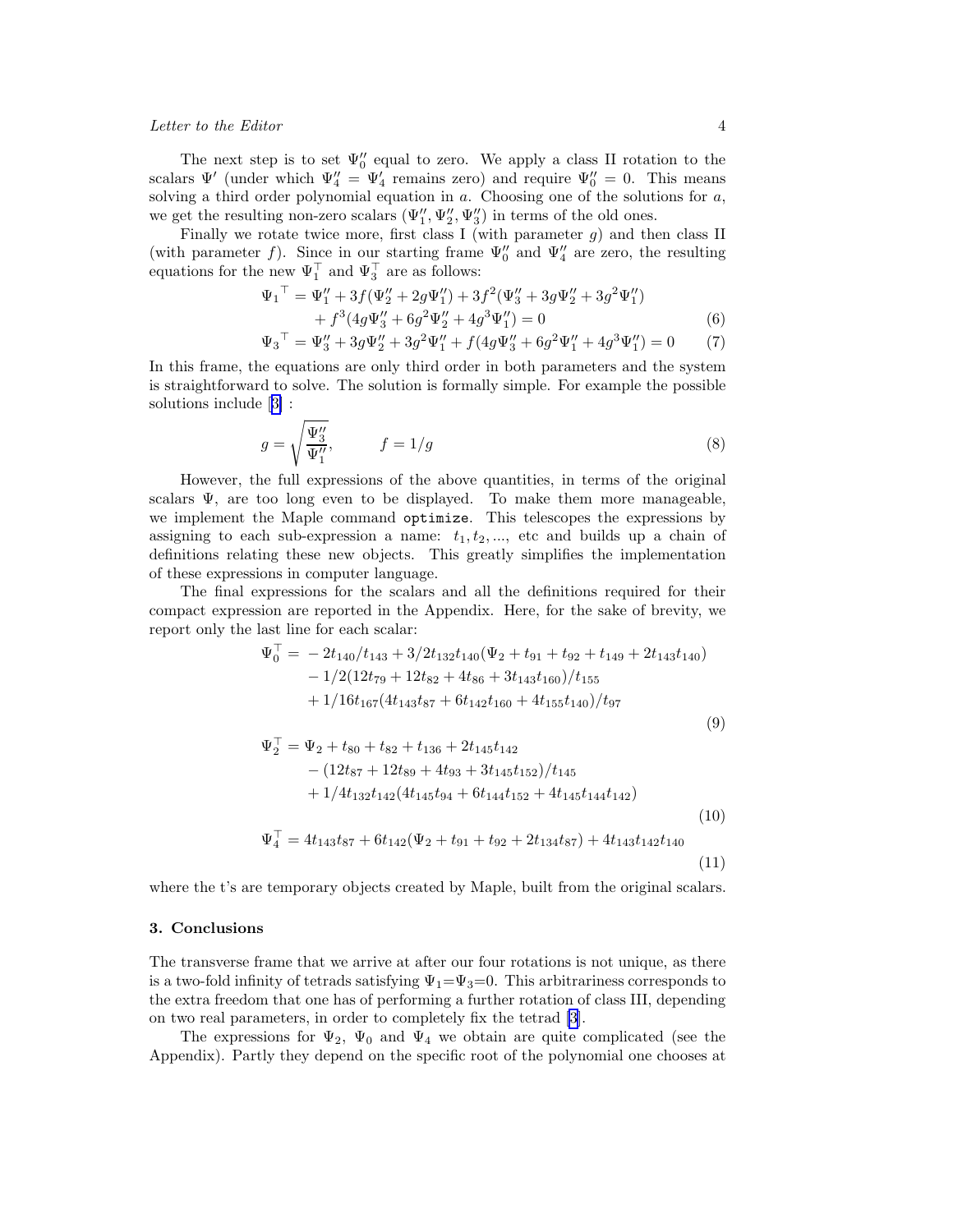## Letter to the Editor 5

each step of the procedure([5\)](#page-2-0). We have not investigated here wheater one particular path in this general scheme may bring about more manageable expressions for the scalars. In any practical case one will have to substitute the expression for the initial Weyl scalars in terms of the given metric and its derivative and these will be the expressions that one will want to simplify.

Nevertheless our results are completely general and can be used to put any Petrov type I spacetime into the transverse frame in the case when the initial scalars are all non vanishing. This is useful whenever one wants to investigate the physical properties of a Petrov Type I spacetime using curvature variables. A good example is the full non-linear numerical treatment of a perturbed black hole. In this case the transverse frame is the best way to highlight the perturbations affecting the curvature field, which in the unperturbed case is represented by  $\Psi_2$  only.

More generally, it is of interest and potential value that our optimized expressions can in principle be applied to any numerically computed spacetime in which one produces numerical values for the initial scalars.

## Acknowledgments

We thank Denis Pollney for useful suggestions, and Ray D'Inverno and Philippos Papadopoulos for discussions during the initial stages of this work. VR thanks the ICG in Portsmouth for support during her visit. FW is supported by a DTA grant from EPSRC. MB is partly supported by the EU programme 'Improving the Human Research Potential and the Socio–Economic Knowledge Base' (Research Training Network Contract HPRN–CT–2000–00137).

# 4. Appendix

Final expression for the rotated scalar  $\Psi_0^{\top}$ :

$$
t1 = \sqrt{6},
$$
  
\n
$$
t2 = \Psi_1^2,
$$
  
\n
$$
t3 = \Psi_4 * \Psi_2,
$$
  
\n
$$
t8 = \Psi_2^2,
$$
  
\n
$$
t9 = t8 * \Psi_2,
$$
  
\n
$$
t11 = \sqrt{3}),
$$
  
\n
$$
t12 = \Psi_4^2,
$$
  
\n
$$
t13 = \Psi_0^2,
$$
  
\n
$$
t16 = \Psi_4 * t13,
$$
  
\n
$$
t19 = t8^2,
$$
  
\n
$$
t25 = t2^2,
$$
  
\n
$$
t32 = \sqrt{(\Psi_4 * (-t12 * t13 * \Psi_0 + 18 * t16 * t8 - 81 * \Psi_0 * t19 - 54 * t3 * \Psi_0 * t2 + 27 * \Psi_4 * t25 + 54 * t2 * t9)),
$$
  
\n
$$
t36 = (-27 * t3 * \Psi_0 + 27 * \Psi_4 * t2 + 27 * t9 + 3 * t11 * t32)^{1/3},
$$
  
\n
$$
t37 = t2 * t36,
$$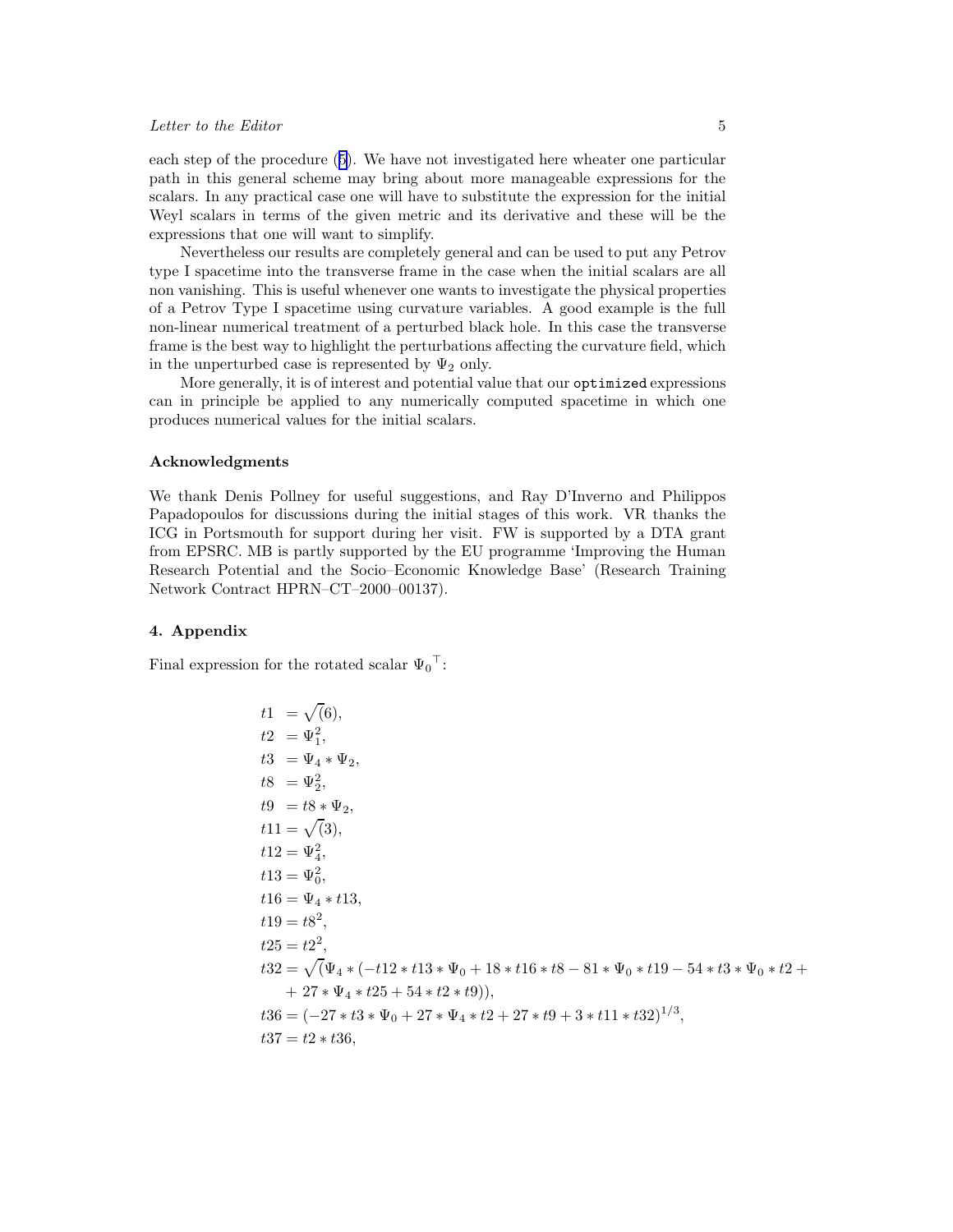$t39 = \Psi_2 * \Psi_0,$  $t40 = t39 * t36,$  $t42 = t36^2,$  $t48 = 1/t36$ ,  $t50 = \sqrt{((6 * t37 - 6 * t40 + t42 * \Psi_0 + 3 * t16 + 9 * \Psi_0 * t8) * t48)},$  $t77 = \sqrt((72 * t37 * t50 - 72 * t39 * t36 * t50 - 6 * t50 * t42 * \Psi_0 + 18 * t50 * \Psi_4 * t13 - 54 * t50 * \Psi_0 * t8 - 72 * t2 * \Psi_1 * t1 * t36 +$  $+ 108 * \Psi_1 * t1 * t40) * t48/t50$ ,  $t78 = t1 * t50 + t77,$  $t79 = 1/6 * t78 * \Psi_2$  $t81 = 1/36 * t78^2,$  $t82 = t81 * \Psi_1,$  $t86 = 1/6 * t81 * t78 * \Psi_0,$  $t87 = 3 * t79 + 3 * t82 + t86,$  $t88 = 1/6 * t78 * \Psi_0,$  $t89 = \Psi_1 + t88,$  $t90 = 1/6 * t78 * \Psi_1,$  $t91 = 2 * t90,$  $t92 = t81 * \Psi_0,$  $t93 = \Psi_2 + t91 + t92,$  $t94 = t89 * t93$ .  $t97 = t87^2,$  $t100 = t93^2,$  $t101 = t100 * t93,$  $t103 = t89^2,$  $t117 = \sqrt{(64 * t103 * t89 * t87 - 36 * t103 * t100 - 108 * t94 * t87 * \Psi_0 +$  $+ 27 * t13 * t97 + 54 * \Psi_0 * t101$ ,  $t122 = (54 * t94 * t87 - 27 * \Psi_0 * t97 - 27 * t101 + 3 * t11 * t117 * t87)^{(1/3)},$  $t123 = 1/t122,$  $t132 = 1/t87,$  $t134 = -2 * t89 * t123 + (1/6 * t122 + 3/2 * t100 * t123 - 1/2 * \Psi_2 - t90 - 1/2 * t92) * t132,$  $t137 = t134^2,$  $t140 = \Psi_1 + t88 + 3 * t134 * t93 + 3 * t137 * t87,$  $t142 = t87/t140,$  $t143 = \sqrt{t142},$  $t149 = 2 * t134 * t87,$  $t155 = t143 * t142,$  $t160 = \Psi_2 + t91 + t92 + t149,$  $t167 = t140^2,$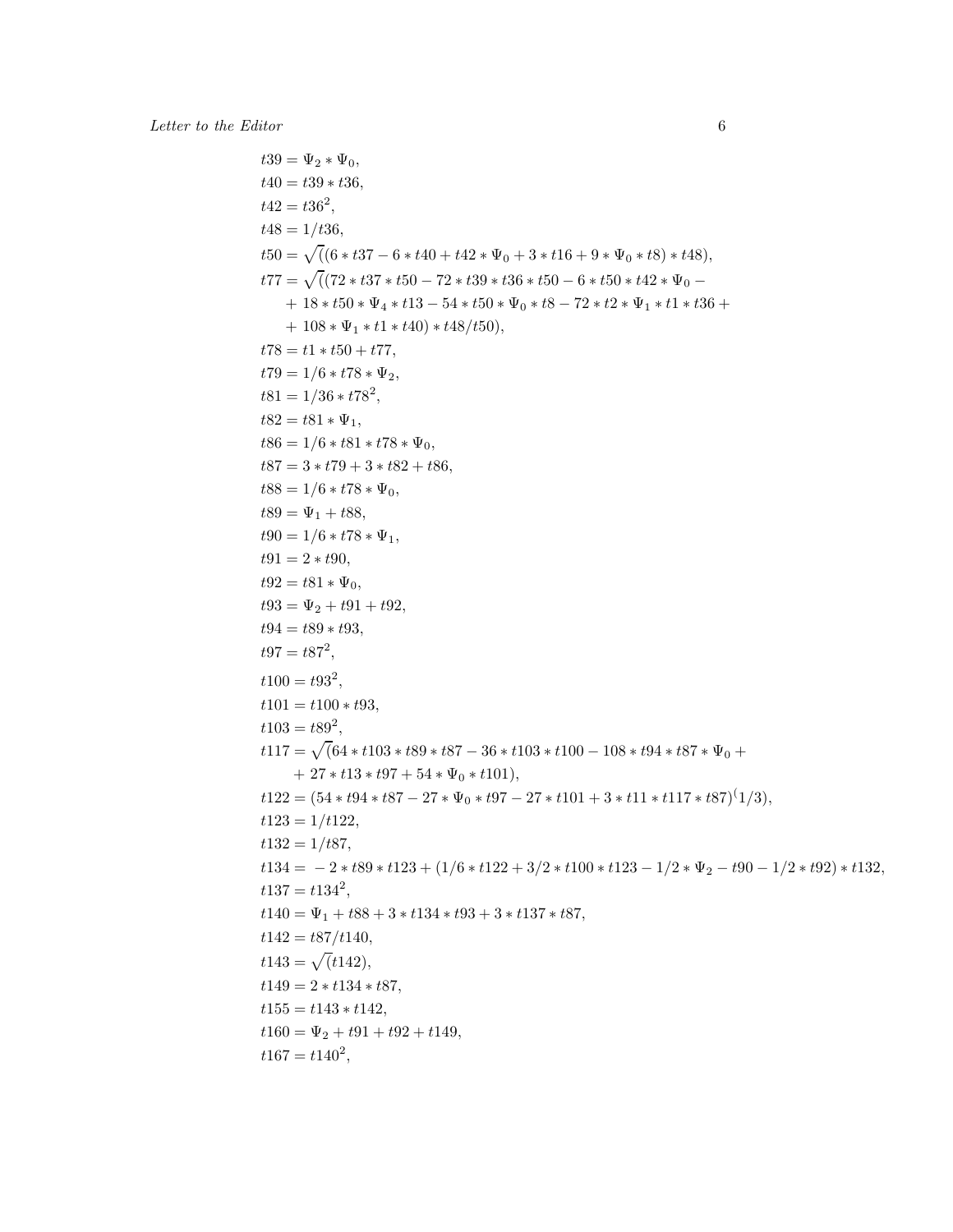$$
t178 = -2 * t140/t143 + 3/2 * t132 * t140 * (\Psi_2 + t91 + t92 + t149 + 2 * t143 * t140) -
$$
  
+ 1/2 \* (12 \* t79 + 12 \* t82 + 4 \* t86 + 3 \* t143 \* t160)/t155  
+ 1/16 \* t167 \* (4 \* t143 \* t87 + 6 \* t142 \* t160 + 4 \* t155 \* t140)/t97

Optimized expression for the rotated scalar  $\Psi_2{}^{\top}$  :

 $t1 = \sqrt(6),$  $t2 = \Psi_1^2,$ t3 =  $\Psi_4 * \Psi_2$ ,  $t8 = \Psi_2^2,$  $t9 = t8 * \Psi_2,$  $t11 = \sqrt(3),$  $t12 = \Psi_4^2,$  $t13 = \Psi_0^2,$  $t16 = \Psi_4 * t13,$  $t19 = t8^2,$  $t25 = t2^2,$  $t32 = \sqrt(\Psi_4 * (-t12 * t13 * \Psi_0 + 18 * t16 * t8 - 81 * \Psi_0 * t19 +$  $-54 * t3 * \Psi_0 * t2 + 27 * \Psi_4 * t25 + 54 * t2 * t9),$  $t36 = (-27 * t3 * \Psi_0 + 27 * \Psi_4 * t2 + 27 * t9 + 3 * t11 * t32)^{1/3},$  $t37 = t2 * t36,$  $t39 = \Psi_2 * \Psi_0,$  $t40 = t39 * t36,$  $t42 = t36^2,$  $t48 = 1/t36,$  $t50 = \sqrt{((6 * t37 - 6 * t40 + t42 * \Psi_0 + 3 * t16 + 9 * \Psi_0 * t8) * t48)},$  $t77 = \sqrt{((72 * t37 * t50 - 72 * t39 * t36 * t50 - 6 * t50 * t42 * \Psi_0 +$  $-18 * t50 * \Psi_4 * t13 - 54 * t50 * \Psi_0 * t8 - 72 * t2 * \Psi_1 * t1 * t36 +$  $+ 108 * \Psi_1 * t1 * t40) * t48/t50$ ,  $t78 = t1 * t50 + t77,$  $t79 = 1/6 * t78 * \Psi_1$  $t80 = 2 * t79,$  $t81 = 1/36 * t78^2,$  $t82 = t81 * \Psi_0,$  $t83 = 1/6 * t78 * \Psi_0,$  $t84 = \Psi_1 + t83,$  $t85 = \Psi_2 + t80 + t82,$  $t86 = t84 * t85,$  $t87 = 1/6 * t78 * \Psi_2,$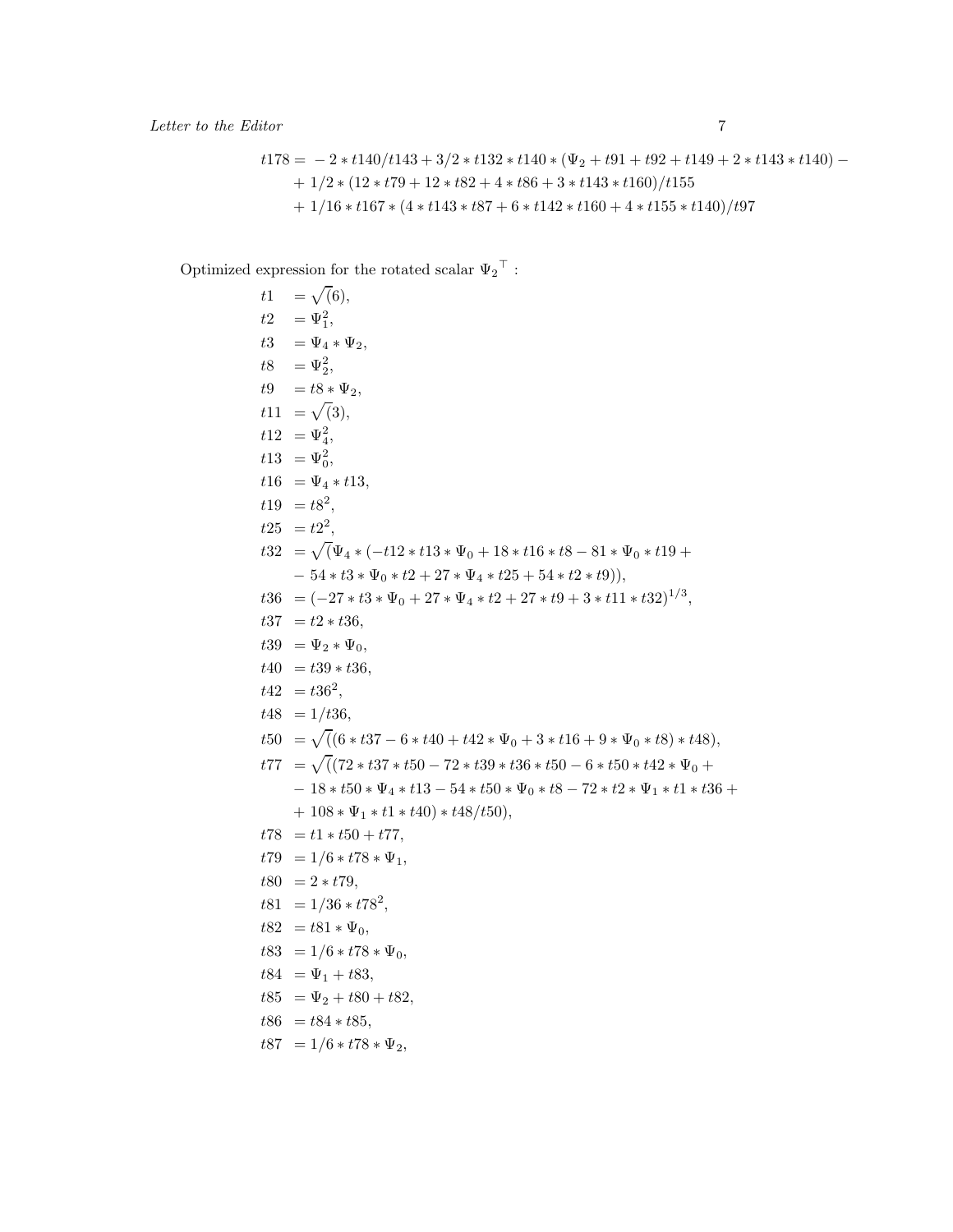$t89 = t81 * \Psi_1,$  $t93 = 1/6 * t81 * t78 * \Psi_0,$  $t94 = 3 * t87 + 3 * t89 + t93,$  $t97 = t94^2,$  $t100 = t85^2,$  $t101 = t100 * t85$ ,  $t103 = t84^2,$  $t117 = \sqrt{(64 * t103 * t84 * t94 - 36 * t103 * t100 - 108 * t86 * t94 * \Psi_0 +$  $+ 27 * t13 * t97 + 54 * \Psi_0 * t101$ ,  $t122 = (54 * t86 * t94 - 27 * \Psi_0 * t97 - 27 * t101 + 3 * t11 * t117 * t94)^{1/3},$  $t123 = 1/t122,$  $t132 = 1/t94,$  $t134 = -2 * t84 * t123 + (1/6 * t122 + 3/2 * t100 * t123 - 1/2 * \Psi_2 - t79 - 1/2 * t82) * t132,$  $t136 = 2 * t134 * t94,$  $t139 = t134^2,$  $t142 = \Psi_1 + t83 + 3 * t134 * t85 + 3 * t139 * t94,$  $t144 = t94/t142,$  $t145 = \sqrt{t144},$  $t152 = \Psi_2 + t80 + t82 + t136,$  $t168 = \Psi_2 + t80 + t82 + t136 + 2 * t145 * t142 +$   $(12 * t87 + 12 * t89 + 4 * t93 + 3 * t145 * t152)/t145 +$  $+ 1/4 * t132 * t142 * (4 * t145 * t94 + 6 * t144 * t152 + 4 * t145 * t144 * t142)$ 

Optimized expression for the rotated scalar  $\Psi_4{}^{\top}$  :

 $t1 = \sqrt(6),$  $t2 = \Psi_1^2,$ t3 =  $\Psi_4 * \Psi_2$ ,  $t8 = \Psi_2^2,$  $t9 = t8 * \Psi_2$  $t11 = \sqrt(3),$  $t12 = \Psi_4^2,$  $t13 = \Psi_0^2,$  $t16 = \Psi_4 * t13,$  $t19 = t8^2,$  $t25 = t2^2,$  $t32 = \sqrt(\Psi_4 * (-t12 * t13 * \Psi_0 + 18 * t16 * t8 - 81 * \Psi_0 * t19 +$  $-54 * t3 * \Psi_0 * t2 + 27 * \Psi_4 * t25 + 54 * t2 * t9),$  $t36 = (-27 * t3 * \Psi_0 + 27 * \Psi_4 * t2 + 27 * t9 + 3 * t11 * t32)^{1/3},$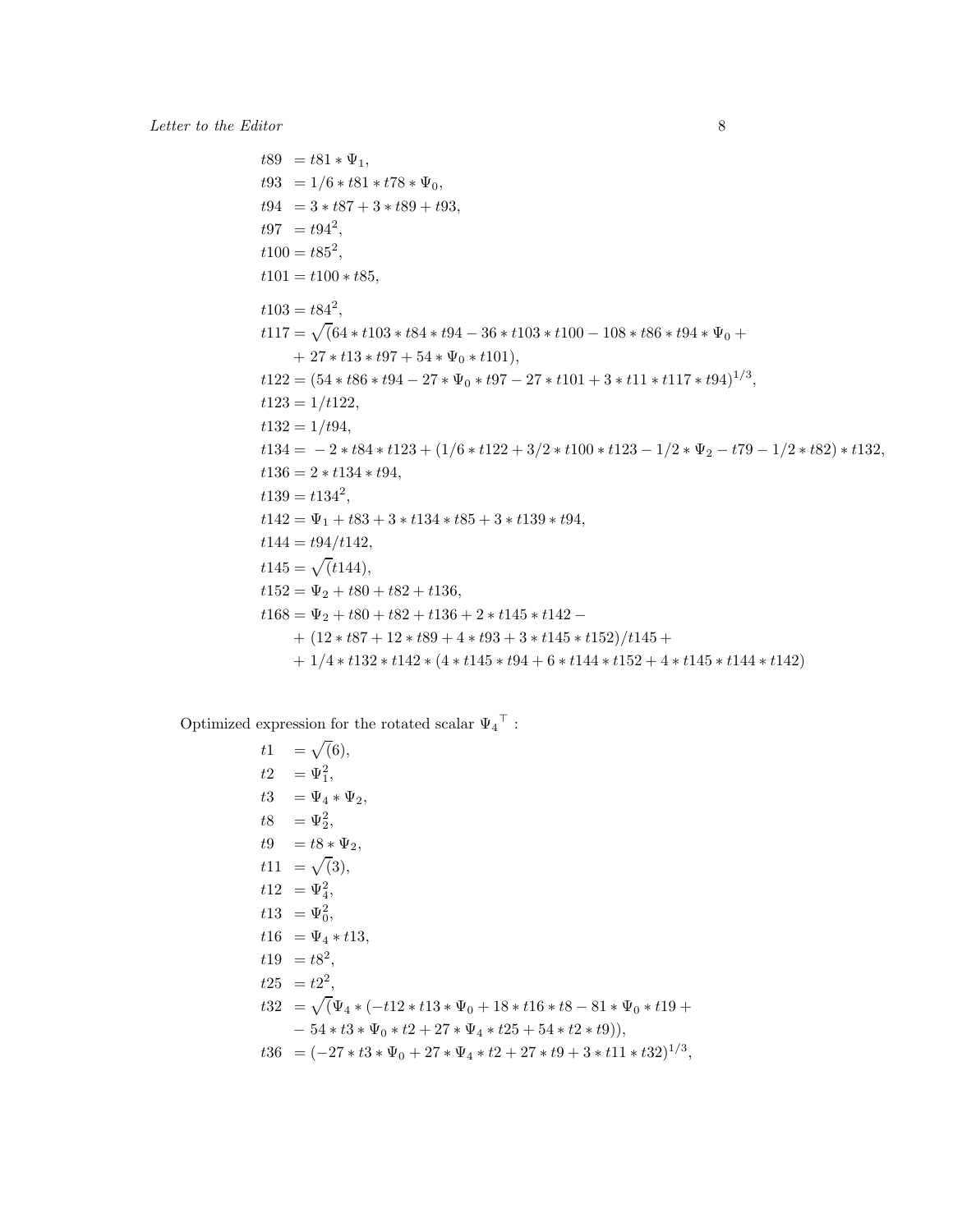$t37 = t2 * t36,$  $t39 = \Psi_2 * \Psi_0,$  $t40 = t39 * t36,$  $t42 = t36^2,$  $t48 = 1/t36$ ,  $t50 = \sqrt{((6 * t37 - 6 * t40 + t42 * \Psi_0 + 3 * t16 + 9 * \Psi_0 * t8) * t48)},$  $t77 = \sqrt{((72 * t37 * t50 - 72 * t39 * t36 * t50 - 6 * t50 * t42 * \Psi_0 +$  $-18 * t50 * \Psi_4 * t13 - 54 * t50 * \Psi_0 * t8 - 72 * t2 * \Psi_1 * t1 * t36 +$  $+ 108 * \Psi_1 * t1 * t40$ ) \* t48/t50),  $t78 = t1 * t50 + t77,$  $t79 = 1/6 * t78 * \Psi_1$  $t80 = 2 * t79,$  $t81 = 1/36 * t78^2,$  $t82 = t81 * \Psi_0,$  $t83 = 1/6 * t78 * \Psi_0,$  $t84 = \Psi_1 + t83,$  $t85 = \Psi_2 + t80 + t82,$  $t86 = t84 * t85,$  $t87 = 1/6 * t78 * \Psi_2$  $t89 = t81 * \Psi_1,$  $t93 = 1/6 * t81 * t78 * \Psi_0$  $t94 = 3 * t87 + 3 * t89 + t93,$  $t97 = t94^2,$  $t100 = t85^2,$  $t101 = t100 * t85,$  $t103 = t84^2,$  $t117 = \sqrt{(64 * t103 * t84 * t94 - 36 * t103 * t100 - 108 * t86 * t94 * \Psi_0 +$  $+ 27 * t13 * t97 + 54 * \Psi_0 * t101$ ,  $t122 = (54 * t86 * t94 - 27 * \Psi_0 * t97 - 27 * t101 + 3 * t11 * t117 * t94)^{1/3},$  $t123 = 1/t122$ ,  $t132 = 1/t94,$  $t134 = -2 * t84 * t123 + (1/6 * t122 + 3/2 * t100 * t123 - 1/2 * \Psi_2 - t79 - 1/2 * t82) * t132,$  $t136 = 2 * t134 * t94,$  $t139 = t134^2,$  $t142 = \Psi_1 + t83 + 3 * t134 * t85 + 3 * t139 * t94,$  $t144 = t94/t142,$  $t145 = \sqrt{t144},$  $t152 = \Psi_2 + t80 + t82 + t136,$  $t168 = \Psi_2 + t80 + t82 + t136 + 2 * t145 * t142 -$